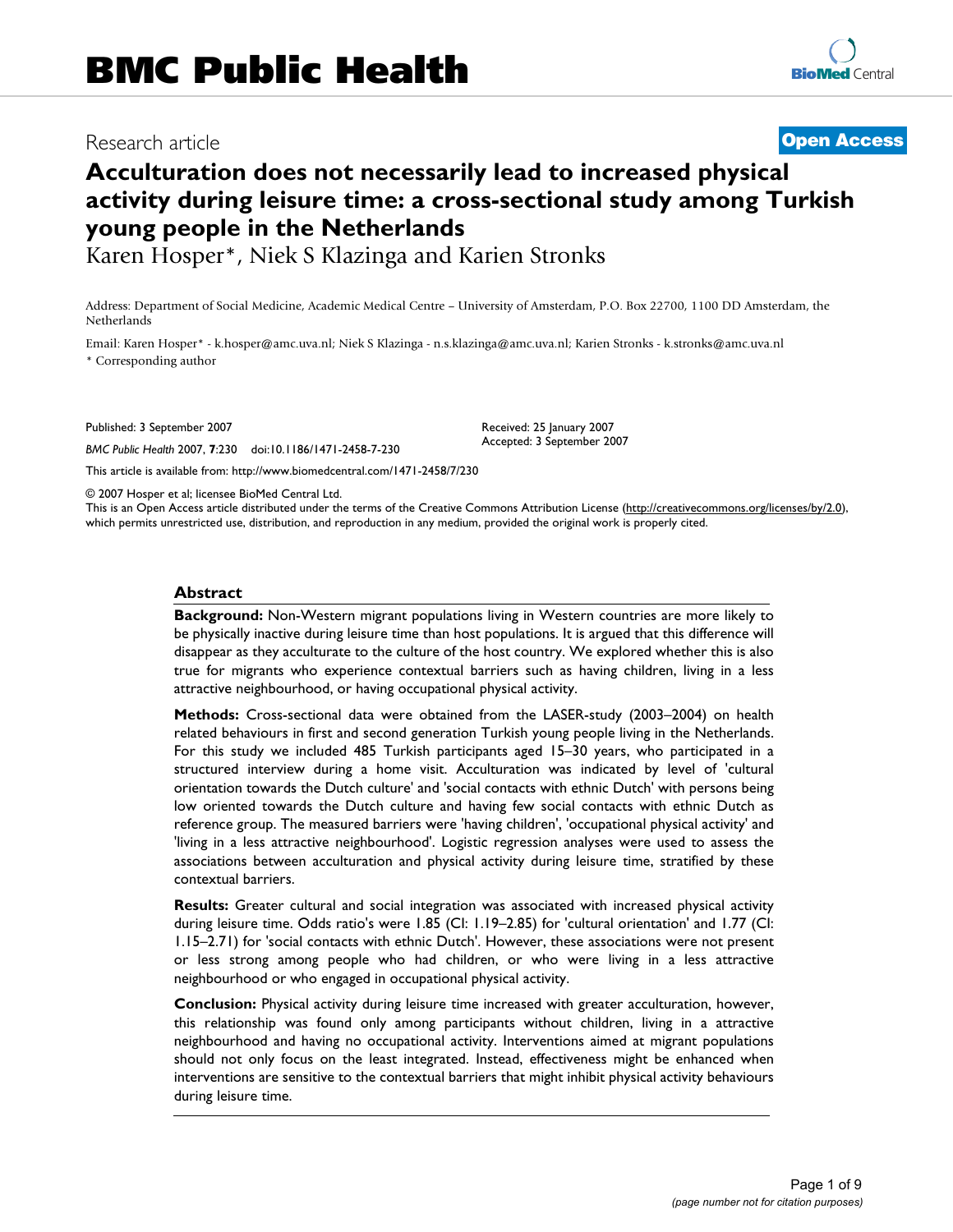# **Background**

Physical inactivity is currently acknowledged to be a serious public health burden in the industrialized world [1,2]. A large body of evidence shows that regular physical activity reduces the risk of death from several conditions including coronary heart disease, hypertension, obesity and diabetes type II [3-7]. Despite the known beneficial health effects of physical activity, two- thirds of the population living in Europe does not achieve the minimum recommended amount of physical activity [8]. While the level of inactivity among the general population is high, non-Western migrants living in Western countries have an even greater risk of being physically inactive [9-12]. This applies, amongst others, to the Turkish migrants in Western European countries, such as the Netherlands and Sweden [13-16].

Previous studies have indicated that the level of physical activity among migrant populations converges towards the level in the host population with greater language fluency, increasing numbers of stay in the host country or with increasing generational status [17-20]. These factors are considered to be indicators of the level of 'integration' into the host society, which is often referred to as the process of acculturation [21]. One of the earliest definitions of acculturation is as follows: "Culture change that is initiated by the conjunction of two or more autonomous cultural systems. Its dynamics can be seen as the selective adaptation of value systems, the process of integration and differentiation (..)" [21].

Parallel to the studies on acculturation, attention has increasingly focused on barriers for physical activity resulting from the social and environmental context, as is often embedded in ecological models [22-24]. It has, for example, been shown that people living in neighbourhoods with few sidewalks, a high volume of traffic, no aesthetic attributes or high crime, i.e. a less attractive neighbourhood, are less likely to engage in physical activity than those who live in more attractive and more exercise-supportive areas [24-31]. Moreover, having children can function as a time-barrier for physical activity. Child



**Figure 1** An illustration of the studied associations.

care, often in combination with household activities, decrease the opportunities to be physically active, in particular during leisure time [32-34]. Furthermore, engaging in physical activity at work has also been found to have a negative influence on leisure time activity [35].

However, the studies on the association between acculturation and physical activity have largely neglected the effect of contextual barriers. This might be seen as an omission in these studies, as most contextual barriers are in general even more prevalent among migrant than among host populations, due in part to the lower socioeconomic status of most migrant populations [11,36].

Therefore, the objective of our study was to gain insight into how the association between physical activity during leisure time and acculturation, measured by cultural and social integration, might be modified by the following contextual barriers: having children, occupational physical activity or living in a less attractive environment. Figure 1 illustrates the associations we studied. We analysed this among the Turkish population in the Netherlands, one of the largest ethnic minorities in several other Western European countries as well [37,38].

# **Methods**

Cross-sectional data were obtained from the LASER study (Lifestyle in Amsterdam: Study among Ethnic gRoups) on prevalence and determinants of health-related behaviour among two non-Western migrant populations in the Netherlands, including the Turkish migrants. Data collection took place from April 2003 until December 2004. This study has been approved by the Medical Ethical Commission of the Academic Medical Centre in Amsterdam, the Netherlands.

A random sample was drawn from the Amsterdam population registry which included people born in Turkey or people who were born in the Netherlands, but have one of both parents being born in Turkey. This implies that the term 'migrants' as used in this study, includes individuals of the first as well as of the second generation. Participants received a letter of invitation, including a translated version in Turkish. Interviewers of Turkish origin and of the same sex as the participant, visited the participants' homes and requested their cooperation for an interview. A written informed consent was obtained from each participant in the study.

A structured questionnaire was used that included questions about health-related behaviour and determinants, among which socio-economic position, migration history and acculturation. Prior to the study, the questionnaire had been forward and back-translated by professional Turkish translators. Translations were discussed with the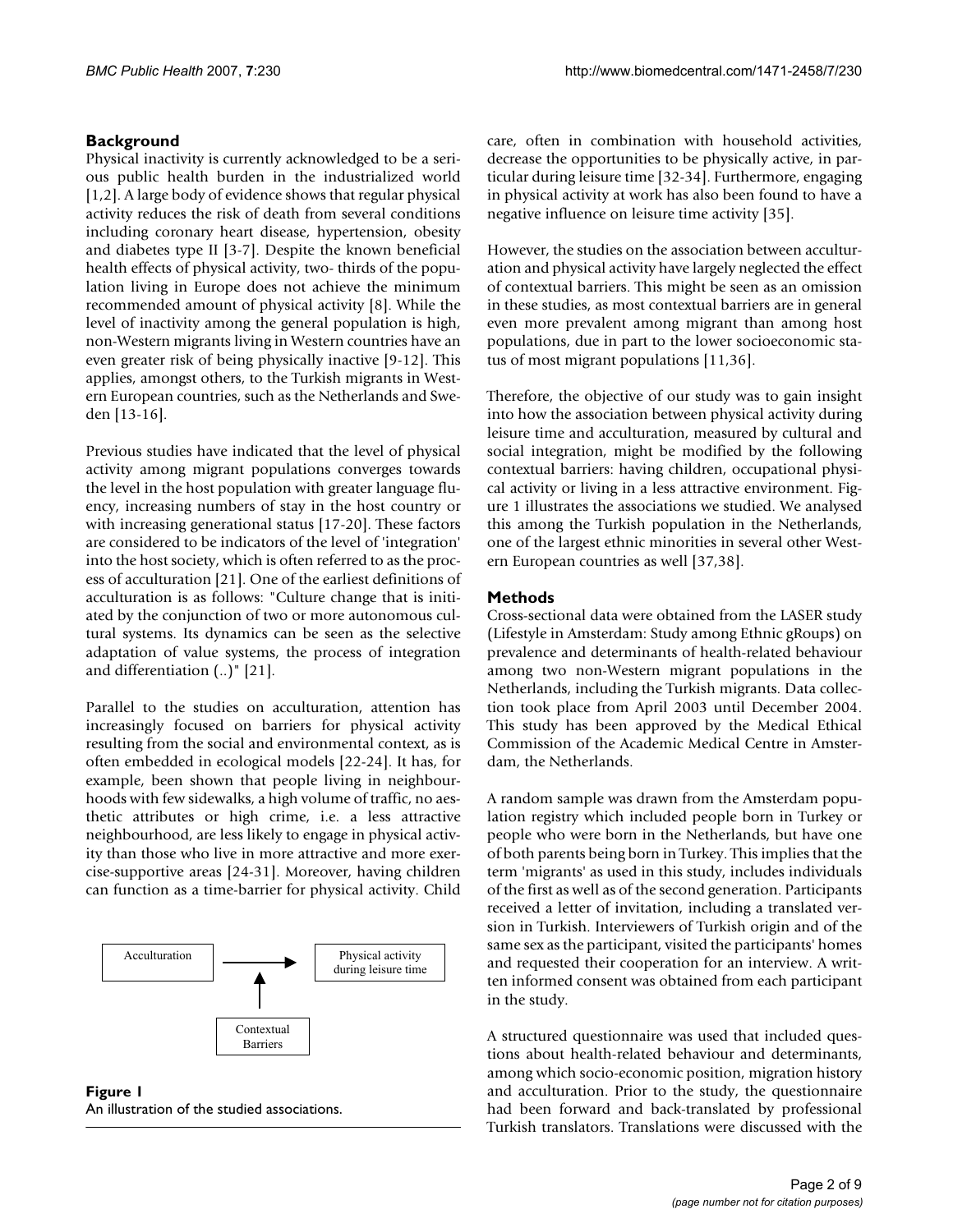researcher and the translators to ensure that the meaning of the questions did not change.

The total sample consisted of 1556 persons with a Turkish origin, aged 10–30 years. Approximately 13% could not be traced because of incorrect address information. Of the 1354 respondents that could be traced, 768 participated in the study (57 %). Most cases of 'non response' were refusals to participate (32 %) or the persons could not be reached after three attempts (12 %).

For the current study we only included participants of 15– 30 years of age, resulting in 236 men and 249 women. We used 15 years as our lower age cut-off point because we expected acculturation to have less effect on physical activity among children below this age [39]. In addition, the greatest decline in physical activity is generally found in adolescence between 13–16 years of age [40,41].

# *Physical activity during leisure time*

Physical activity during leisure time was assessed using one component of the Short QUestionnaire to ASsess Health enhancing physical activity (SQUASH) which includes questions about sports and other leisure time activities like walking, cycling, gardening and doing odd jobs during leisure time [42]. This instrument is comparable with the International Physical Activity Questionnaire (IPAQ) [43]. Dancing was added to the questionnaire since it is a common activity among Turkish girls and women. Total minutes of activity were calculated by multiplying frequency (days/week) by duration (min/day). Activity scores for separate questions were calculated by multiplying total minutes of activity by the intensity score. All activities were coded according to the Compendium of Physical Activities of Ainsworth [44]. The intensity score was expressed in MET's (i.e. metabolic equivalent or number of times resting metabolic rate). Subjects were classified as being active *during leisure time* when they undertook at least 30 minutes (or 60 minutes for people under the age of 18) of moderate activity per session at least one day a week. The main reason for this definition is the fact that more than half of the participants were not participating in any leisure time physical activity. Therefore, we considered the distinction between any activity versus none relevant for this population.

For people aged younger than 18 years, the cut-off point for moderate activity was 5 MET or higher and 4 MET or higher for people aged 18 and older [45].

# *Indicators of acculturation*

The indicators of acculturation were based on Berry's approach whereby acculturation is considered in terms of orientation towards the majority culture versus culture of origin and social contacts with the host population versus contacts with people from culture of origin [46]. This resulted in the following two components:

*'Cultural orientation'* was measured by 10 items about language use with family members and friends, use of media, difficulties with reading the Dutch language, shopping preferences and emancipation as an example of Western norms and values [47,48]. The cultural orientation scale was constructed using principal component and reliability analysis (alpha = 0.64).

*'Social contacts with ethnic Dutch'* were measured by three questions about contacts with ethnic Dutch people during leisure time (alpha = 0.84).

The scores on the items in each scale were summed and a mean substitution was made for cases where one item was missing. To distinguish between the lower and the higher acculturated persons, the upper third was categorized as being high acculturated and the remaining two third as being low acculturated. Using this categorization we had large enough numbers of participants to perform stratified analyses.

# *Contextual barriers*

*Physical environment of the neighbourhood* was assessed by a 19-item list containing neighbourhood characteristics on which participants could agree or disagree on a 4-point scale [49]. The variables included availability of sidewalks, availability of cycle lanes, neighbourhood aesthetics, perceived safety from crime and perceived safety from traffic. People who scored negatively on 8 or more items were categorized as living in a less attractive environment.

*Occupational physical activity* was measured by one question about how many hours a week people were engaging in physical activity at work such as walking a lot or carrying heavy loads. Participants were categorized as being active at work when they participated for at least 30 minutes a day (5 days a week) in occupational activities with moderate intensity  $(≥4.0$  MET) [44].

*Children under 16*: Participants were asked if they had children under the age of 16 living with them.

*Exercise inhibiting or supportive context*: we added one overall measure of contextual barriers by dividing the participants into people who experienced at least one of the mentioned barriers (exercise inhibiting context) versus people who experienced none of the mentioned barriers (exercise supportive context).

# *Analysis*

Logistic regression analysis (SPSS 12.0.1 for windows) was used to assess the association between both indicators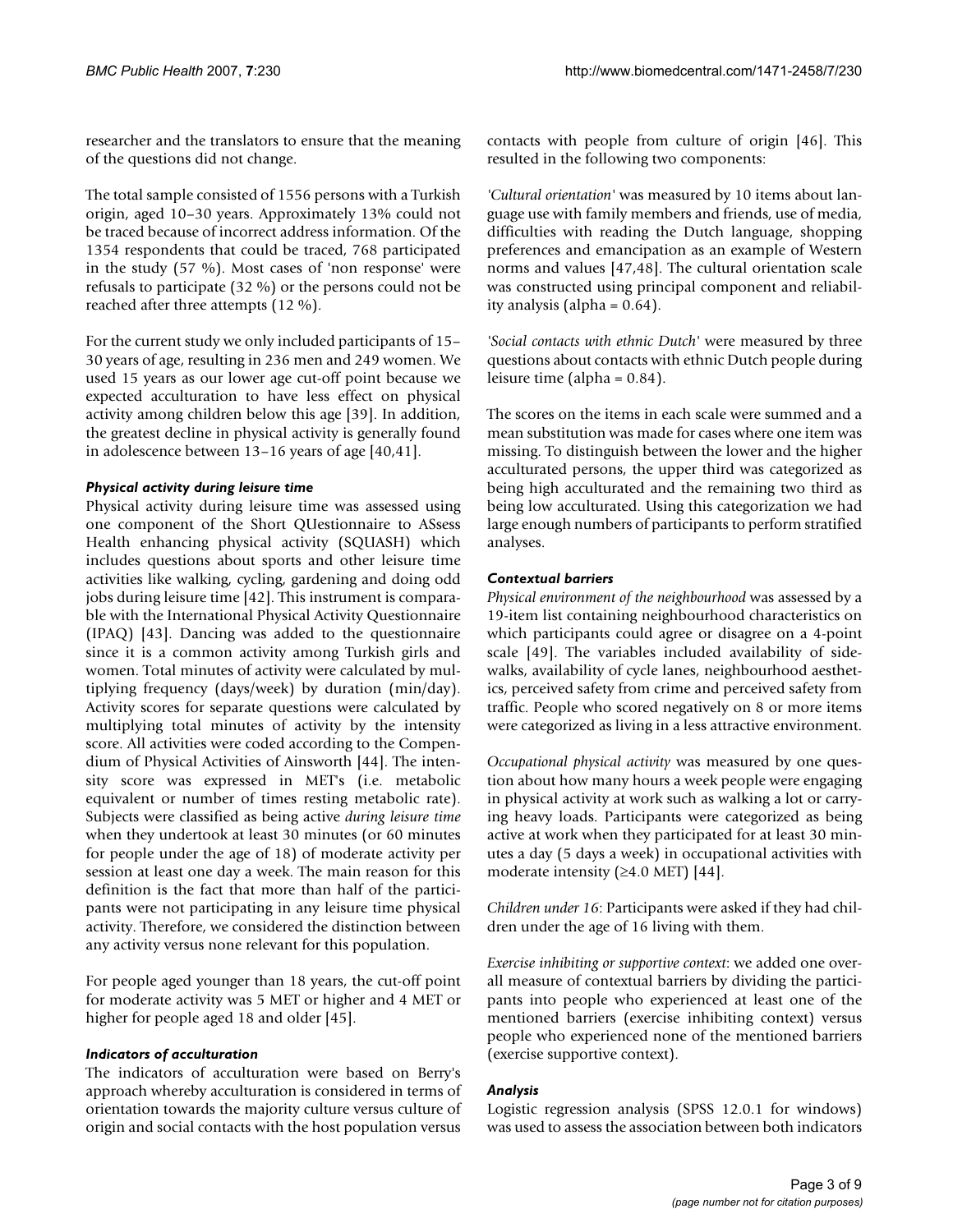of acculturation and leisure time physical activity. All analyses were adjusted for age, sex, education and marital status. To assess whether these associations differed by the presence of contextual barriers (having children, occupational physical activity, less attractive neighbourhood), we conducted stratified analyses [50].

# **Results**

# *Description of the sample*

Of the total study population 44% was born in Turkey (first generation) and 56% in the Netherlands with at least one parent born in Turkey (second generation). Regarding the contextual barriers, approximately one-third of the participants perceived their neighbourhood environment as less attractive or had children under the age of 16. The barrier of occupational physical activity was found among only 16% of the participants (Table 1). Approximately 45% of all participants did not participate in any physical activity during their leisure time.

Table 1 also shows the characteristics according to the participants' level of activity. As expected, the participants with a greater orientation towards the Dutch culture or having more contacts with ethnic Dutch were more often physically active during leisure time than the participants who were less oriented towards the Dutch culture. Participants living in an attractive neighbourhood and the participants without children were more often physically active during leisure time than the participants who did have these barriers. For the overall measure of contextual barriers we also found that the participants with one or more of the mentioned barriers were less often physically active during leisure time than the participants with none of these barriers. For occupational physical activity we found no significant associations.

# *Associations of the acculturation indicators with physical activity during leisure time*

Table 2 shows the associations between acculturation and physical activity during leisure time expressed in Odds Ratio's (OR) with 95% Confidence Intervals (CI). These associations are adjusted for age, sex, education and marital status. Both indicators of acculturation were positively associated with physical activity during leisure time. The odds for 'cultural orientation' was 1.85 (CI: 1.19–2.85) and 1.77 (CI: 1.15–2.71) for social contacts (Table 2).

#### *Stratification by the contextual barriers*

Table 3 shows the adjusted associations of the acculturation indicators with physical activity during leisure time stratified by 1) having children, 2) occupational physical activity and 3) attractiveness of the neighbourhood. Both indicators of acculturation had a significant influence on physical activity during leisure time among the participants without children, without occupational physical

activity and among participants who perceived their neighbourhood as attractive. The odds of 'Cultural orientation' were 2.17 (CI:1.22–3.85) for participants who perceived their neighbourhood as attractive, 2.18 (CI: 1.29– 3.71) for the participants without children and 1.76 (CI: 1.04–2.96) for participants without physical activity at work. For 'social contacts with ethnic Dutch' we found similar associations with odds of 1.76 (CI: 1.04–2.99) for the participants who perceived their neighbourhood as attractive, 1.87 (CI: 1.11–3.14) for participants without children and 1.83 (CI: 1.08–3.10) for the participants without occupational physical activity (Table 3). In contrast, among the participants who did experience the mentioned barriers, we found no significant associations between acculturation and physical activity during leisure time. However, in some cases the odds were on a similar or even higher level than within the group without the barrier, though not significant. This was found amongst others for the effect of cultural orientation within the group with occupational physical activity.

In figures 2 and 3, the associations between acculturation and physical activity during leisure time are shown for the participants in an "exercise-inhibiting context" (having at least one of the barriers) versus participants in an "exercise supportive context" (persons without any of the three barriers). This measure was calculated based on the sum score of all three barriers. Cultural orientation was significantly associated with physical activity during leisure time among the participants who did not experience any of the



# Figure 2

Association between 'cultural orientation towards Dutch culture' and *physical activity during leisure time* stratified by the presence of contextual barriers (no barriers = exercise-supportive context and  $\geq 1$  barrier = exercise-inhibiting context). White square: Low oriented towards Dutch culture (reference group). Black square: Highly oriented towards Dutch culture.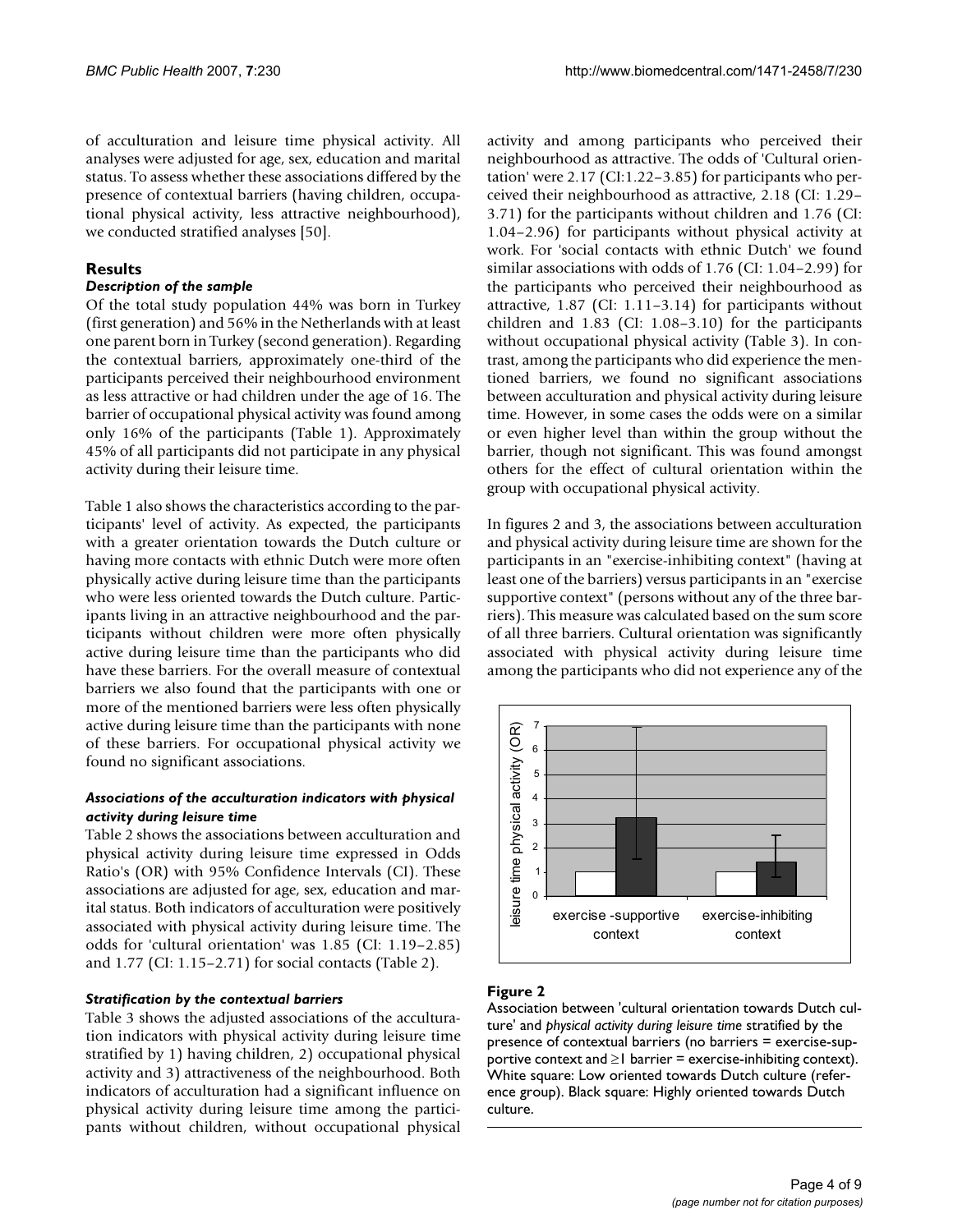|                                                     | Total number of<br>participants<br>$N = 485$<br>n (%) | Physically in-active par-<br>ticipants<br>n (%) | <b>Physically active</b><br>participants<br>n (%) |
|-----------------------------------------------------|-------------------------------------------------------|-------------------------------------------------|---------------------------------------------------|
| Sex                                                 |                                                       |                                                 |                                                   |
| Men                                                 | 236 (48.7)                                            | 87 (40.3)                                       | $149(55.4)$ *                                     |
| Women                                               | 249(51.3)                                             | 129(59.7)                                       | 120(44.6)                                         |
| Age                                                 |                                                       |                                                 |                                                   |
| 15-19 years                                         | 221 (45.6)                                            | 99 (45.8)                                       | 122(45.4)                                         |
| $20 - 24$ years                                     | 113(23.3)                                             | 44 (20.4)                                       | 69 (25.7)                                         |
| $25 - 30$ years                                     | 151(31.1)                                             | 73 (33.8)                                       | 78 (29.0)                                         |
| Mean age (sd)                                       | 21.6(5.0)                                             | 21.8(5.2)                                       | 21.5(4.8)                                         |
| Country of birth                                    |                                                       |                                                 |                                                   |
| Born in Turkey                                      | 212(43.7)                                             | 105(48.6)                                       | $107(39.8)*$                                      |
| Born in the Netherlands                             | 273 (56.3)                                            | 111(51.4)                                       | 162(60.2)                                         |
| <b>Marital status</b>                               |                                                       |                                                 |                                                   |
| Married or cohabiting                               | 167(34.4)                                             | 89(41.2)                                        | 78 (29.0)*                                        |
| Not married/not cohabiting                          | 318 (65.6)                                            | 127 (58.8)                                      | 191(71.0)                                         |
| <b>Educational level</b>                            |                                                       |                                                 |                                                   |
| Low                                                 | 226 (46.6)                                            | 107(49.5)                                       | 119(44.2)                                         |
| Moderate to high                                    | 259 (53.4)                                            | 109 (50.5)                                      | 150 (55.8)                                        |
| Acculturation indicators <sup>a</sup>               |                                                       |                                                 |                                                   |
| Cultural orientation                                |                                                       |                                                 |                                                   |
| Low                                                 | 304 (65.8)                                            | 151(72.2)                                       | $153(60.5)*$                                      |
| High                                                | 158(34.2)                                             | 58 (27.8)                                       | 100(39.5)                                         |
| Social contacts with ethnic Dutch                   |                                                       |                                                 |                                                   |
| Few                                                 | 346 (72.2)                                            | 169(79.0)                                       | $177(66.8)$ *                                     |
| Many                                                | 133 (27.8)                                            | 45 (21.0)                                       | 88 (33.2)                                         |
| <b>Contextual barriers</b>                          |                                                       |                                                 |                                                   |
| Neighbourhood environment <sup>a</sup>              |                                                       |                                                 |                                                   |
| Attractive neighbourhood                            | 299 (64.7)                                            | 120(58.5)                                       | $179(69.6)*$                                      |
| Less attractive neighbourhood                       | 163(35.3)                                             | 85 (41.5)                                       | 78 (30.4)                                         |
| Children under 16                                   |                                                       |                                                 |                                                   |
| Having no children                                  | 322 (66.4)                                            | 134(62.0)                                       | $188(69.9)*$                                      |
| One or more children living at home                 | 163(33.6)                                             | 82 (38.0)                                       | 81(30.1)                                          |
| Occupational physical activity <sup>a</sup>         |                                                       |                                                 |                                                   |
| No activity at work                                 | 345 (83.9)                                            | 204 (94.4)                                      | 241 (89.6)*                                       |
| Activity at work                                    | 66 (16.1)                                             | 12(5.6)                                         | 28 (10.4)                                         |
| Overall measure of contextual barriers <sup>b</sup> |                                                       |                                                 |                                                   |
| Exercise-supportive (no barriers)                   | 197 (40.6)                                            | 73 (34.9)                                       | $116 (44.3)*$                                     |
| Exercise-inhibiting $(\geq)$ barrier)               | 288 (59.4)                                            | 136(65.1)                                       | 146(55.7)                                         |
| Physical activity during leisure time               |                                                       |                                                 |                                                   |
| Physically active $(\geq$ once a week)              | 269 (55.5)                                            |                                                 |                                                   |
| Physically inactive                                 | 216 (44.5)                                            |                                                 |                                                   |

**Table 1: Characteristics of the study population with percentage of the participants who are active during leisure time for each characteristic**

a Numbers do not add up to total number of sample due to missing data.

b When none of the three barriers (children, less attractive neighbourhood, occupational physical activity) were present, people were categorized as living in an exercise-supportive context. When one or more barriers were present, people were categorized as living in an exercise-inhibiting context.

\* P-value < .05

barriers (exercise supportive context: OR 3.24, CI: 1.51– 6.96). This association was not found in the group who did experience at least one of the mentioned barriers (exercise inhibiting context: OR 1.40 (CI: 0.79–2.50). A similar, somewhat less strong, result was found for 'social contacts with ethnic Dutch' with Odds of 2.22 (CI: 1.11– 4.41) within the exercise supportive context and 1.77 (CI: 0.99–3.18) within the exercise-inhibiting context.

#### **Discussion**

This study explored how the association between acculturation and physical activity during leisure time is modified by the presence of the following contextual barriers: 'having children', 'participating in occupational physical activity' and 'living in a less attractive neighbourhood'. We found that persons with a Turkish background who were more culturally orientated towards the Dutch society and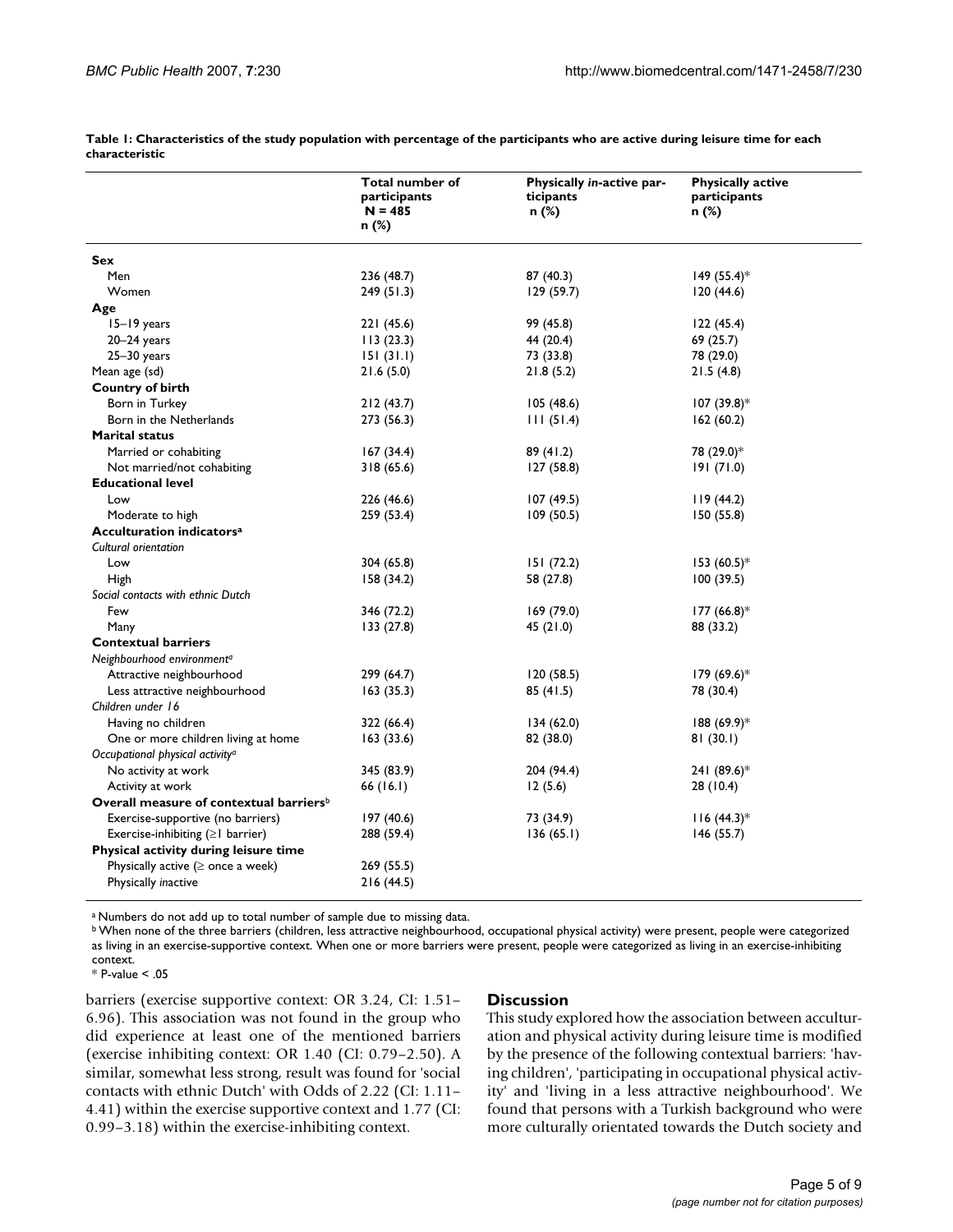| Table 2: Associationsª of the indicators of acculturation with |
|----------------------------------------------------------------|
| physical activity during leisure time                          |

|                                           | <b>Physical activity during leisure</b><br>time<br>$N = 485$<br>OR (95% CI) |
|-------------------------------------------|-----------------------------------------------------------------------------|
| <b>Acculturation indicators</b>           |                                                                             |
| Cultural orientation towards              |                                                                             |
| Dutch culture                             |                                                                             |
| Low cultural orientation                  | 1.00                                                                        |
| High cultural orientation                 | $1.85$ (1.19-2.85)                                                          |
| Social contacts with ethnic Dutch         |                                                                             |
| Few social contacts with<br>ethnic Dutch  | 1.00                                                                        |
| Many social contacts with<br>ethnic Dutch | $1.77(1.15-2.71)$                                                           |

a All associations are adjusted for age, sex, education and marital status.

who had more social contacts with ethnic Dutch (i.e. highly acculturated), were more physically active during leisure time than persons who were less acculturated. This pattern, however, appeared to exist in particular among people without children, without participation in occupational physical activity and living in an attractive neighbourhood environment.

**Table 3: Associationsa of the acculturation indicators with being physically active during leisure time stratified by the contextual barriers. Presented are the Odds Ratio's (OR) of the higher acculturated groups compared to the lower acculturated groups (reference group).**

|                                            | Indicators of acculturation                                          |                                                                  |  |
|--------------------------------------------|----------------------------------------------------------------------|------------------------------------------------------------------|--|
| Contextual<br><b>barriers</b> <sup>c</sup> | Cultural orientation<br>towards the Dutch<br>cultureb<br>OR (95% CI) | Social contacts with<br>ethnic Dutch <sup>b</sup><br>OR (95% CI) |  |
| Having no<br>children                      | $2.18(1.29 - 3.71)$                                                  | $1.87(1.11-3.14)$                                                |  |
| Children                                   | $1.28(0.52 - 3.13)$                                                  | $1.85(0.79 - 4.33)$                                              |  |
| No occupational<br>physical activity       | $1.76(1.04 - 2.96)$                                                  | $1.83(1.08 - 3.10)$                                              |  |
| Occupational<br>physical activity          | $2.21(0.69 - 7.10)$                                                  | $0.95(0.32 - 2.87)$                                              |  |
| <b>Attractive</b><br>neighbourhood         | $2.17(1.22 - 3.85)$                                                  | $1.76(1.04-2.99)$                                                |  |
| Less attractive<br>neighbourhood           | $1.24(0.59 - 2.58)$                                                  | $1.22(0.55 - 2.73)$                                              |  |

<sup>a</sup> All associations are adjusted for age, sex, education and marital status.

b The reference groups are respectively the participants with a *low*  cultural orientation towards the Dutch culture and *few* social contacts with ethnic Dutch.

c Figures in bold are the groups without the barrier.



#### Figure 3

Association between 'social contacts with ethnic Dutch' and *physical activity during leisure time* stratified by the presence of contextual barriers (no barriers = exercise-supportive context and  $\geq 1$  barrier = exercise-inhibiting context). White square: Few social contacts with ethnic Dutch (reference group). Black square: Many social contacts with ethnic Dutch.

#### *Limitations*

Before drawing conclusions, some limitations must be mentioned. Firstly, as in many other studies we used cross-sectional data, which implies that no causal relationship between the acculturation indicators and the outcome measure could be demonstrated. For example, the influence of social contacts with ethnic Dutch people on physical activity during leisure time could perhaps be explained by the fact that people who participate in sport have more contacts with ethnic Dutch people. In the current study however, leisure time activities also included activities that were not organized, such as cycling, walking, running in the park or doing exercises at home, which do not necessarily involve more opportunities for contact with ethnic Dutch people. In addition, the main purpose of this study was to investigate the role of the contextual factors in the association between physical activity and acculturation, therefore the cross-sectional study design will not affect our main conclusions.

Secondly, the questionnaire for assessing physical activity during leisure time, was only validated for ethnic Dutch people [42]. To minimize the chance of misinterpretation or difficulties with understanding the questions we tested the questionnaire in a pilot study among young Turkish people and we adjusted the questionnaire to include dancing as a leisure time activity as this is a popular activity among Turkish women in particular. In addition, we used trained Turkish bilingual interviewers to help in cases of difficulties answering the questions.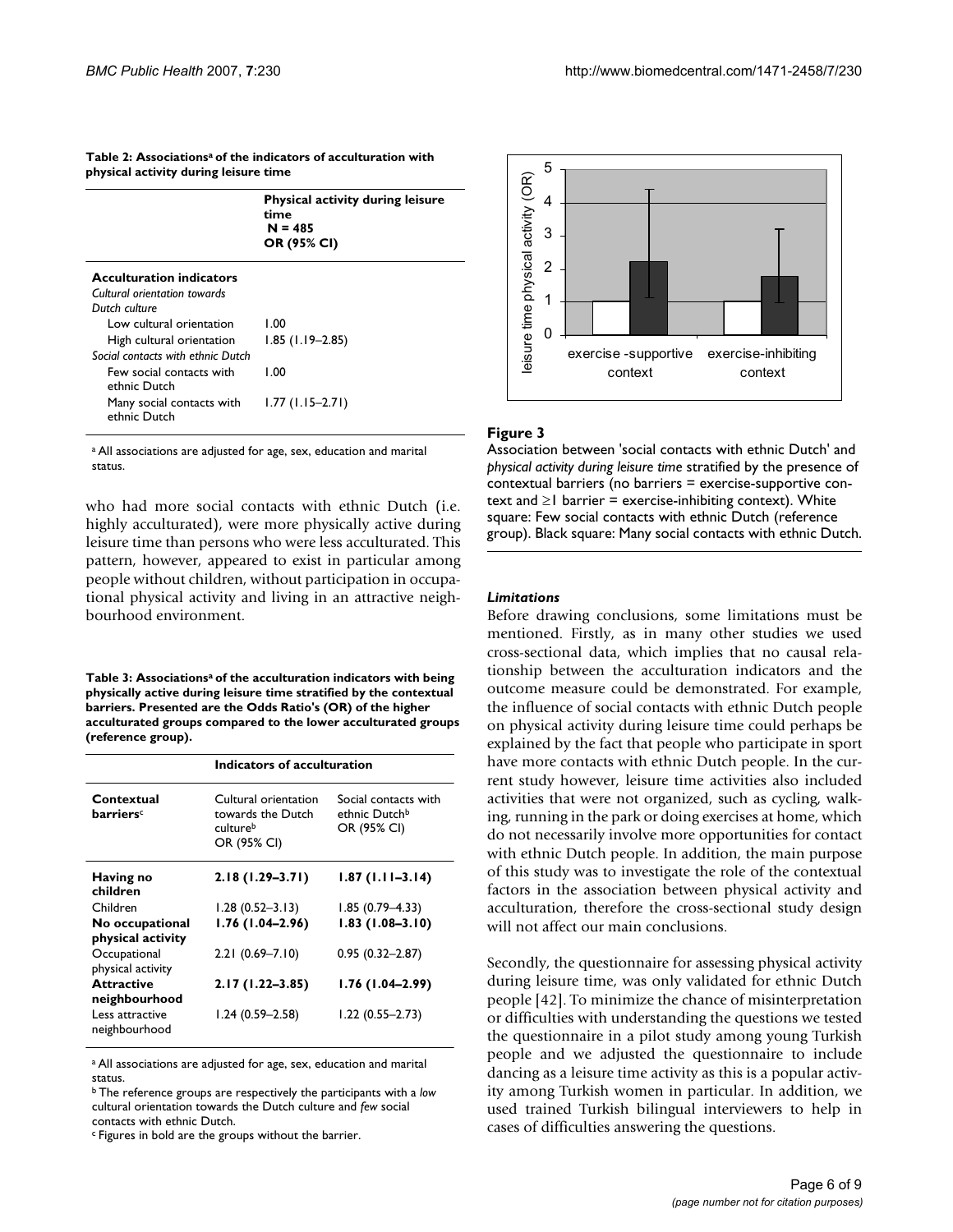# *Interpretations*

The finding that more acculturated migrants were more physically active during their leisure time, is in line with results from other acculturation-studies among several ethnic minority populations, such as the Latino-, and Asian Americans in the US [17,18,20,51,52]. This positive association is often explained by the greater exposure to health promotion campaigns by people who speak the native language and who have many contacts with the host population. As a results their attitudes and norms towards physical activity become more similar to those in the host population. These people might also be better informed about the opportunities for physical activities, for example, how and where they can obtain access to sport facilities.

In addition to these studies, the results of the present study indicate that under certain conditions this positive effect of acculturation is not present. We illustrated that barriers such as having children (e.g. time barrier), living in al less attractive environment and participation in occupational physical activity modify the association between acculturation and physical activity during leisure time. Although several social cognitive theories that aim to explain behavioural practices, incorporated 'perceived barriers' in their model, this is often indirectly [53,54]. According to these theories, behaviour will only be performed when a person perceives no barriers that could inhibit his/her behaviour. However, none of the acculturation studies we found paid attention to the role of barriers in the association between acculturation and physical activity. This is in line with the conclusion of Hunt et al. (2004) and Salant et al. (2003), who found, in their review-study, that acculturation-studies in general, do not include contextual factors [55,56]. We suggest further study is necessary to unravel more of the potential contextual barriers that moderate the effect of acculturation on physical activity.

In contrast to most other studies we used a broader measure of acculturation than language use or language proficiency alone, instead we included items on shopping preferences, media use, and emancipation as well, in an attempt to cover a more general 'cultural orientation'. The use of 'language proficiency' or 'language use' as indicators of acculturation has been criticized by others as it would not necessarily reflect the migrants' adherence to the values and norms within the majority culture [57]. However, the majority of studies on acculturation use these indicators as they seem to be strongly related to several health related outcomes [58]. Nevertheless, we suggest that measuring different domains in which people acculturate might be a better reflection of the process of acculturation, than measuring only language use or language proficiency.

We assume that the pattern of varying influence of acculturation depending on the presence of contextual barriers, might also apply to other migrant populations. The positive association of acculturation with physical activity (during leisure time) has already been observed among different ethnic minorities and the barriers we included are acknowledged as important constraints for being physically active [17,18,20,33,34,51,52]. We further expect that our results could be generalized to older populations than those included in our study, as the barriers that we studied are in general more prevalent among adults. The majority of the older migrant adults, belong to the first generation and have on average a greater number of children and a lower socioeconomic position (e.g. more job related physical activity and living in less attractive neighbourhoods) than the young population that we studied [59].

#### *Implications for health promotion*

Our findings provide indications to suggest that the level of physical activity during leisure time in non-Western migrant populations will not necessarily increase as a consequence of greater 'integration' in the host society among people with children, who participate in occupational physical activity or who are living in a less attractive neighbourhood. Therefore, we suggest that interventions aimed at specific ethnic groups with high prevalence rates of physical inactivity remain necessary. More specifically, our findings might imply that interventions aimed at promoting physical activity among migrants, should not only focus on the least integrated. Instead, effectiveness will probably be enhanced when interventions are sensitive to the social and environmental barriers, especially among low-income migrant populations.

# **Conclusion**

In conclusion, our study suggest that the influence of cultural factors, such as acculturation, might be minimized because of more dominating contextual barriers that inhibit a particular behaviour, which we illustrated with regard to physical activity during leisure time. Therefore, we recommend that in exploring the effect of the process of acculturation on physical activity, it might be necessary to take the social and physical environment into account.

# **Competing interests**

The author(s) declare that they have no competing interests.

# **Authors' contributions**

KH carried out the data-collection, performed the dataanalysis and drafted the manuscript. NSK was involved in the design of the study and commented on earlier drafts of the manuscript. KS contributed to the conception and design of the study, participated in interpretation of the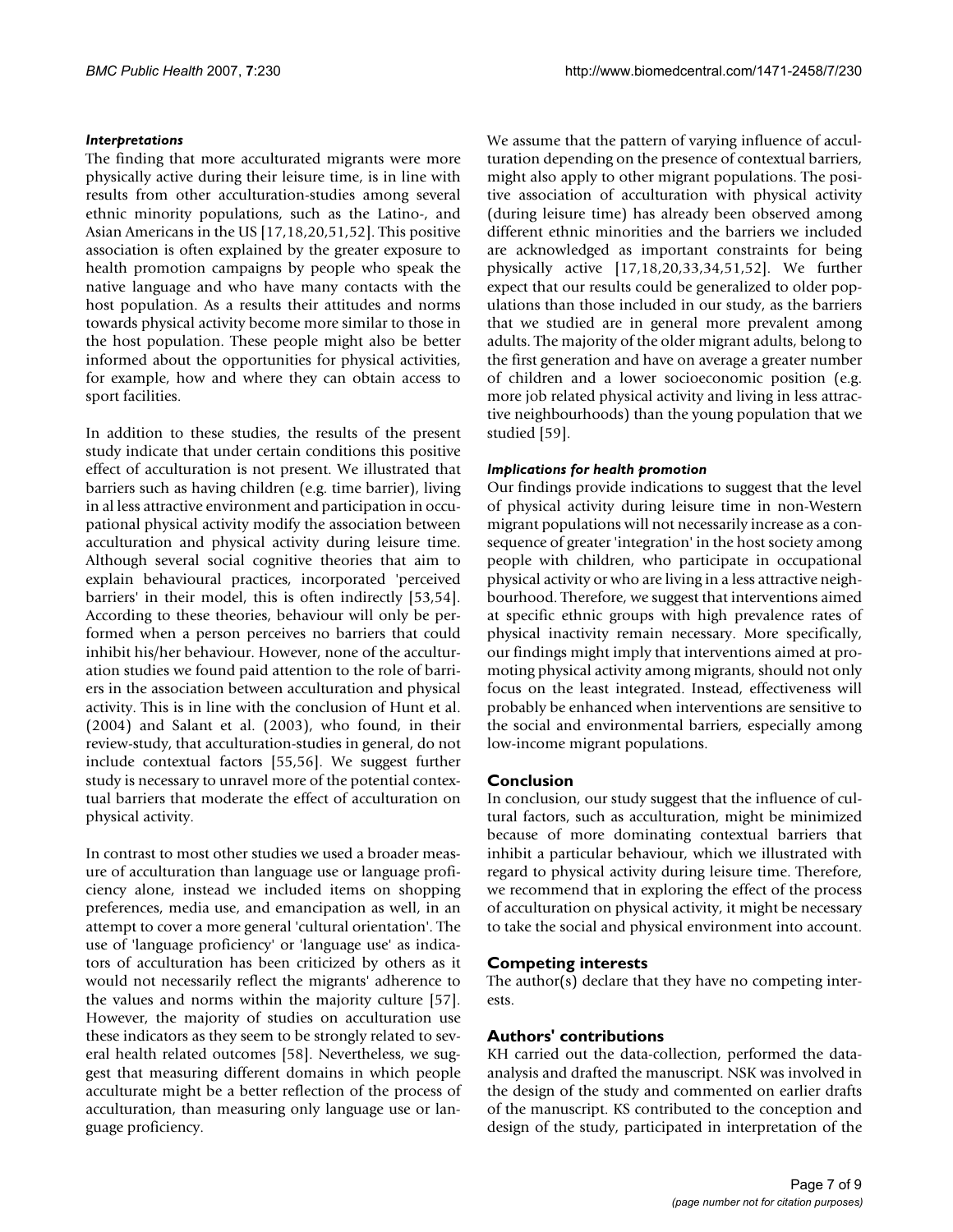data and commented on drafts of the manuscripts. All authors read and approved the final manuscript.

#### **Acknowledgements**

This project is supported by the Netherlands Heart Foundation and the Netherlands Organisation for Scientific Research (NWO, ZONMw). The authors thank Dr Mireille van Poppel, Dr Irene van Valkengoed and Dr Vera Nierkens for their useful comments on earlier drafts of this paper.

#### **References**

- 1. WHO: **Global Strategy on Diet, Physical Activity and Health.** Geneva, World Health Organization; 2004.
- 2. U.S.Department of Health and Human Services: **Physical activity and health: A report of the Surgeon General.** Atlanta, GA, U.S. Department of Health and Human Services, centers for Disease Control and Prevention, National Center for Chronic Disease Prevention and Health Promotion.; 1996.
- 3. Press V, Freestone I, George CF: **[Physical activity: the evidence](http://www.ncbi.nlm.nih.gov/entrez/query.fcgi?cmd=Retrieve&db=PubMed&dopt=Abstract&list_uids=12651969) [of benefit in the prevention of coronary heart disease.](http://www.ncbi.nlm.nih.gov/entrez/query.fcgi?cmd=Retrieve&db=PubMed&dopt=Abstract&list_uids=12651969)** *QJM* 2003, **96:**245-251.
- 4. Keim NL, Blanton CA, Kretsch MJ: **[America's obesity epidemic:](http://www.ncbi.nlm.nih.gov/entrez/query.fcgi?cmd=Retrieve&db=PubMed&dopt=Abstract&list_uids=15354157) [measuring physical activity to promote an active lifestyle.](http://www.ncbi.nlm.nih.gov/entrez/query.fcgi?cmd=Retrieve&db=PubMed&dopt=Abstract&list_uids=15354157)** *J Am Diet Assoc* 2004, **104:**1398-1409.
- 5. Oguma Y, Shinoda-Tagawa T: **[Physical activity decreases cardio](http://www.ncbi.nlm.nih.gov/entrez/query.fcgi?cmd=Retrieve&db=PubMed&dopt=Abstract&list_uids=15165657)[vascular disease risk in women: review and meta-analysis.](http://www.ncbi.nlm.nih.gov/entrez/query.fcgi?cmd=Retrieve&db=PubMed&dopt=Abstract&list_uids=15165657)** *Am J Prev Med* 2004, **26:**407-418.
- 6. van Dam RM: **[The epidemiology of lifestyle and risk for type 2](http://www.ncbi.nlm.nih.gov/entrez/query.fcgi?cmd=Retrieve&db=PubMed&dopt=Abstract&list_uids=14758868) [diabetes.](http://www.ncbi.nlm.nih.gov/entrez/query.fcgi?cmd=Retrieve&db=PubMed&dopt=Abstract&list_uids=14758868)** *Eur J Epidemiol* 2003, **18:**1115-1125.
- 7. Fransson E, de FU, Ahlbom A, Reuterwall C, Hallqvist J, Alfredsson L: **The effect of leisure-time physical activity on the risk of [acute myocardial infarction depending on body mass index:](http://www.ncbi.nlm.nih.gov/entrez/query.fcgi?cmd=Retrieve&db=PubMed&dopt=Abstract&list_uids=17156418) [a population-based case-control study.](http://www.ncbi.nlm.nih.gov/entrez/query.fcgi?cmd=Retrieve&db=PubMed&dopt=Abstract&list_uids=17156418)** *BMC Public Health* 2006, **6:**296.
- 8. Cavill N, Kahlmeier S and Racioppi,F.: *Physical activity and health in Europe: evidence for action.* World Health Organization; 2006.
- 9. Lindstrom M, Hanson BS, Ostergren PO: **[Socioeconomic differ](http://www.ncbi.nlm.nih.gov/entrez/query.fcgi?cmd=Retrieve&db=PubMed&dopt=Abstract&list_uids=11330778)ences in leisure-time physical activity: the role of social par[ticipation and social capital in shaping health related](http://www.ncbi.nlm.nih.gov/entrez/query.fcgi?cmd=Retrieve&db=PubMed&dopt=Abstract&list_uids=11330778) [behaviour.](http://www.ncbi.nlm.nih.gov/entrez/query.fcgi?cmd=Retrieve&db=PubMed&dopt=Abstract&list_uids=11330778)** *Soc Sci Med* 2001, **52:**441-451.
- 10. Trost SG, Owen N, Bauman AE, Sallis JF, Brown W: **[Correlates of](http://www.ncbi.nlm.nih.gov/entrez/query.fcgi?cmd=Retrieve&db=PubMed&dopt=Abstract&list_uids=12471307) [adults' participation in physical activity: review and update.](http://www.ncbi.nlm.nih.gov/entrez/query.fcgi?cmd=Retrieve&db=PubMed&dopt=Abstract&list_uids=12471307)** *Med Sci Sports Exerc* 2002, **34:**1996-2001.
- 11. Crespo CJ: **Encouraging physical activity in minorities.** *Phys Sportsmed* 2000, **28:**.
- 12. Crespo CJ, Smit E, Andersen RE, Carter-Pokras O, Ainsworth BE: **Race/ethnicity, social class and their relation to physical inac[tivity during leisure time: results from the Third National](http://www.ncbi.nlm.nih.gov/entrez/query.fcgi?cmd=Retrieve&db=PubMed&dopt=Abstract&list_uids=10808982) [Health and Nutrition Examination Survey, 1988-1994.](http://www.ncbi.nlm.nih.gov/entrez/query.fcgi?cmd=Retrieve&db=PubMed&dopt=Abstract&list_uids=10808982)** *Am J Prev Med* 2000, **18:**46-53.
- 13. Gadd M, Sundquist J, Johansson SE, Wandell P: **[Do immigrants](http://www.ncbi.nlm.nih.gov/entrez/query.fcgi?cmd=Retrieve&db=PubMed&dopt=Abstract&list_uids=16319542) [have an increased prevalence of unhealthy behaviours and](http://www.ncbi.nlm.nih.gov/entrez/query.fcgi?cmd=Retrieve&db=PubMed&dopt=Abstract&list_uids=16319542) [risk factors for coronary heart disease?](http://www.ncbi.nlm.nih.gov/entrez/query.fcgi?cmd=Retrieve&db=PubMed&dopt=Abstract&list_uids=16319542)** *Eur J Cardiovasc Prev Rehabil* 2005, **12:**535-541.
- 14. Daryani A, Berglund L, Andersson A, Kocturk T, Becker W, Vessby B: **[Risk factors for coronary heart disease among immigrant](http://www.ncbi.nlm.nih.gov/entrez/query.fcgi?cmd=Retrieve&db=PubMed&dopt=Abstract&list_uids=15825967) [women from Iran and Turkey, compared to women of Swed](http://www.ncbi.nlm.nih.gov/entrez/query.fcgi?cmd=Retrieve&db=PubMed&dopt=Abstract&list_uids=15825967)[ish ethnicity.](http://www.ncbi.nlm.nih.gov/entrez/query.fcgi?cmd=Retrieve&db=PubMed&dopt=Abstract&list_uids=15825967)** *Ethn Dis* 2005, **15:**213-220.
- 15. Dawson AJ, Sundquist J, Johansson SE: **[The influence of ethnicity](http://www.ncbi.nlm.nih.gov/entrez/query.fcgi?cmd=Retrieve&db=PubMed&dopt=Abstract&list_uids=16191729) [and length of time since immigration on physical activity.](http://www.ncbi.nlm.nih.gov/entrez/query.fcgi?cmd=Retrieve&db=PubMed&dopt=Abstract&list_uids=16191729)** *Ethn Health* 2005, **10:**293-309.
- 16. Uitenbroek DG, Ujcic-Voortman JK, Janssen AP, Tichelman PJ, Verhoeff AP: *Gezond Zijn en Gezond Leven in Amsterdam. Amsterdamse Gezondheidsmonitor. Gezondheidsonderzoek 2004 [Being healthy and healthy living in Amsterdam. Amsterdam health monitor. Health research 2004]* Amsterdam, GGD Amsterdam, cluster Epidemiologie.; 2006.
- 17. Lee SK, Sobal J, Frongillo EA Jr.: **[Acculturation and health in](http://www.ncbi.nlm.nih.gov/entrez/query.fcgi?cmd=Retrieve&db=PubMed&dopt=Abstract&list_uids=10832565) [Korean Americans.](http://www.ncbi.nlm.nih.gov/entrez/query.fcgi?cmd=Retrieve&db=PubMed&dopt=Abstract&list_uids=10832565)** *Soc Sci Med* 2000, **51:**159-173.
- 18. Crespo CJ, Smit E, Carter-Pokras O, Andersen R: **[Acculturation](http://www.ncbi.nlm.nih.gov/entrez/query.fcgi?cmd=Retrieve&db=PubMed&dopt=Abstract&list_uids=11499114) [and leisure-time physical inactivity in Mexican American](http://www.ncbi.nlm.nih.gov/entrez/query.fcgi?cmd=Retrieve&db=PubMed&dopt=Abstract&list_uids=11499114) [adults: results from NHANES III, 1988-1994.](http://www.ncbi.nlm.nih.gov/entrez/query.fcgi?cmd=Retrieve&db=PubMed&dopt=Abstract&list_uids=11499114)** *Am J Public Health* 2001, **91:**1254-1257.
- 19. Berrigan D, Dodd K, Troiano RP, Reeve BB, Ballard-Barbash R: **[Phys](http://www.ncbi.nlm.nih.gov/entrez/query.fcgi?cmd=Retrieve&db=PubMed&dopt=Abstract&list_uids=16898271)[ical activity and acculturation among adult Hispanics in the](http://www.ncbi.nlm.nih.gov/entrez/query.fcgi?cmd=Retrieve&db=PubMed&dopt=Abstract&list_uids=16898271) [United States.](http://www.ncbi.nlm.nih.gov/entrez/query.fcgi?cmd=Retrieve&db=PubMed&dopt=Abstract&list_uids=16898271)** *Res Q Exerc Sport* 2006, **77:**147-157.
- 20. Evenson KR, Sarmiento OL, Ayala GX: **Acculturation and physical activity among North Carolina Latina immigrants.** *Social Science & Medicine* 2004, **59:**2509-2522.
- 21. Berry JW: **Conceptual Approaches to Acculturation.** In *Acculturation. Advances in Theory, Measurement, and Applied Research* Edited by: Chun KM, Balls Organista P and Marin G. Washington, DC, American Psychological Association; 2002:17-37.
- 22. Spence JC, Lee RE: **Toward a comprehensive model of physical activity.** *Psychol Sport Excerc* 2004, **4:**7-24 [[http://www.elsevier.com/](http://www.elsevier.com/locate/psychsport) [locate/psychsport](http://www.elsevier.com/locate/psychsport)].
- 23. Sallis JF, Owen N: **Ecological models.** In *Health Behavior and Health Education. Theory, Research, and Practice.* 2nd edition. Edited by: Glanz K, Lewis FM and Rimer BK. San Francisco, Jossey-Bass Publishers; 1997.
- 24. Seefeldt V, Malina RM, Clark MA: **[Factors affecting levels of phys](http://www.ncbi.nlm.nih.gov/entrez/query.fcgi?cmd=Retrieve&db=PubMed&dopt=Abstract&list_uids=11839079)[ical activity in adults.](http://www.ncbi.nlm.nih.gov/entrez/query.fcgi?cmd=Retrieve&db=PubMed&dopt=Abstract&list_uids=11839079)** *Sports Med* 2002, **32:**143-168.
- 25. King GA, Fitzhugh EC, Bassett DR Jr., McLaughlin JE, Strath SJ, Swartz AM, Thompson DL: **[Relationship of leisure-time physical activ](http://www.ncbi.nlm.nih.gov/entrez/query.fcgi?cmd=Retrieve&db=PubMed&dopt=Abstract&list_uids=11360141)[ity and occupational activity to the prevalence of obesity.](http://www.ncbi.nlm.nih.gov/entrez/query.fcgi?cmd=Retrieve&db=PubMed&dopt=Abstract&list_uids=11360141)** *Int J Obes Relat Metab Disord* 2001, **25:**606-612.
- 26. De Bourdeaudhuij I, Sallis JF, Saelens BE: **[Environmental corre](http://www.ncbi.nlm.nih.gov/entrez/query.fcgi?cmd=Retrieve&db=PubMed&dopt=Abstract&list_uids=13677966)[lates of physical activity in a sample of Belgian adults.](http://www.ncbi.nlm.nih.gov/entrez/query.fcgi?cmd=Retrieve&db=PubMed&dopt=Abstract&list_uids=13677966)** *Am J Health Promot* 2003, **18:**83-92.
- 27. Sallis JF, Prochaska JJ, Taylor WC: **[A review of correlates of phys](http://www.ncbi.nlm.nih.gov/entrez/query.fcgi?cmd=Retrieve&db=PubMed&dopt=Abstract&list_uids=10795788)[ical activity of children and adolescents.](http://www.ncbi.nlm.nih.gov/entrez/query.fcgi?cmd=Retrieve&db=PubMed&dopt=Abstract&list_uids=10795788)** *Med Sci Sports Exerc* 2000, **32:**963-975.
- 28. Brownson RC, Baker EA, Housemann RA, Brennan LK, Bacak SJ: **[Environmental and policy determinants of physical activity](http://www.ncbi.nlm.nih.gov/entrez/query.fcgi?cmd=Retrieve&db=PubMed&dopt=Abstract&list_uids=11726382) [in the United States.](http://www.ncbi.nlm.nih.gov/entrez/query.fcgi?cmd=Retrieve&db=PubMed&dopt=Abstract&list_uids=11726382)** *Am J Pub Health* 2001, **91:**1995-2003.
- 29. Lee RE, Cubbin C: **[Neighborhood context and youth cardiovas](http://www.ncbi.nlm.nih.gov/entrez/query.fcgi?cmd=Retrieve&db=PubMed&dopt=Abstract&list_uids=11867325)[cular health behaviors.](http://www.ncbi.nlm.nih.gov/entrez/query.fcgi?cmd=Retrieve&db=PubMed&dopt=Abstract&list_uids=11867325)** *Am J Public Health* 2002, **92:**428-436.
- 30. Brownson RC, Chang JJ, Eyler AA, Ainsworth BE, Kirtland KA, Saelens BE, Sallis JF: **[Measuring the environment for friendliness](http://www.ncbi.nlm.nih.gov/entrez/query.fcgi?cmd=Retrieve&db=PubMed&dopt=Abstract&list_uids=14998817) [toward physical activity: a comparison of the reliability of 3](http://www.ncbi.nlm.nih.gov/entrez/query.fcgi?cmd=Retrieve&db=PubMed&dopt=Abstract&list_uids=14998817) [questionnaires.](http://www.ncbi.nlm.nih.gov/entrez/query.fcgi?cmd=Retrieve&db=PubMed&dopt=Abstract&list_uids=14998817)** *Am J Public Health* 2004, **94:**473-483.
- 31. van Lenthe FJ, Brug J, Mackenbach JP: **[Neighbourhood inequalities](http://www.ncbi.nlm.nih.gov/entrez/query.fcgi?cmd=Retrieve&db=PubMed&dopt=Abstract&list_uids=15571894) in physical inactivity: the role of neighbourhood attractive[ness, proximity to local facilities and safety in the Nether](http://www.ncbi.nlm.nih.gov/entrez/query.fcgi?cmd=Retrieve&db=PubMed&dopt=Abstract&list_uids=15571894)[lands.](http://www.ncbi.nlm.nih.gov/entrez/query.fcgi?cmd=Retrieve&db=PubMed&dopt=Abstract&list_uids=15571894)** *Soc Sci Med* 2005, **60:**763-775.
- 32. Voorhees CC, Rohm YD: **[Personal, social, and physical environ](http://www.ncbi.nlm.nih.gov/entrez/query.fcgi?cmd=Retrieve&db=PubMed&dopt=Abstract&list_uids=14499811)[mental correlates of physical activity levels in urban Latinas.](http://www.ncbi.nlm.nih.gov/entrez/query.fcgi?cmd=Retrieve&db=PubMed&dopt=Abstract&list_uids=14499811)** *Am J Prev Med* 2003, **25:**61-68.
- Eyler AE, Wilcox S, Matson-Koffman D, Evenson KR, Sanderson B, Thompson J, Wilbur J, Rohm-Young D: **Correlates of physical activity among women from diverse racial/ethnic groups.** *Journal of Womens Health & Gender-Based Medicine* 2002, **11:**239-253.
- 34. Sternfeld B, Ainsworth BE, Quesenberry CP: **[Physical activity pat](http://www.ncbi.nlm.nih.gov/entrez/query.fcgi?cmd=Retrieve&db=PubMed&dopt=Abstract&list_uids=10072751)[terns in a diverse population of women.](http://www.ncbi.nlm.nih.gov/entrez/query.fcgi?cmd=Retrieve&db=PubMed&dopt=Abstract&list_uids=10072751)** *Preventive Medicine* 1999, **28:**313-323.
- 35. Evenson KR, Rosamond WD, Cai J, Pereira MA, Ainsworth BE: **[Occupational physical activity in the atherosclerosis risk in](http://www.ncbi.nlm.nih.gov/entrez/query.fcgi?cmd=Retrieve&db=PubMed&dopt=Abstract&list_uids=12821274) [communities study.](http://www.ncbi.nlm.nih.gov/entrez/query.fcgi?cmd=Retrieve&db=PubMed&dopt=Abstract&list_uids=12821274)** *Ann Epidemiol* 2003, **13:**351-357.
- 36. COS ISEO: *Minderhedenmonitor 2000. Etnische minderheden in Rotterdam [Minority monitor 2000. Ethnic minorities in Rotterdam]* Rotterdam, Instituut voor Sociologisch-Economisch Onderzoek (ISEO), Erasmus Universiteit. Centrum voor Onderzoek en Statistiek (COS), gemeente Rotterdam.; 2001.
- 37. Manco U: **Turks in Western Europe.** 2004 [\[http://](http://www.flwi.ugent.be/cie/umanco/) [www.flwi.ugent.be/cie/umanco/\]](http://www.flwi.ugent.be/cie/umanco/). University of Gent, Belgium.
- 38. Wanner P: **Migration trends in Europe.** European Population Committee. Council of Europe.; 2002.
- 39. Unger JB, Reynolds K, Shakib S, Spruijt-Metz D, Sun P, Johnson CA: **[Acculturation, physical activity, and fast-food consumption](http://www.ncbi.nlm.nih.gov/entrez/query.fcgi?cmd=Retrieve&db=PubMed&dopt=Abstract&list_uids=15587346) [among Asian-American and Hispanic adolescents.](http://www.ncbi.nlm.nih.gov/entrez/query.fcgi?cmd=Retrieve&db=PubMed&dopt=Abstract&list_uids=15587346)** *J Community Health* 2004, **29:**467-481.
- 40. Van Mechelen W, Twisk JW, Post GB, Snel J, Kemper HC: **[Physical](http://www.ncbi.nlm.nih.gov/entrez/query.fcgi?cmd=Retrieve&db=PubMed&dopt=Abstract&list_uids=10994913) [activity of young people: the Amsterdam Longitudinal](http://www.ncbi.nlm.nih.gov/entrez/query.fcgi?cmd=Retrieve&db=PubMed&dopt=Abstract&list_uids=10994913) [Growth and Health Study.](http://www.ncbi.nlm.nih.gov/entrez/query.fcgi?cmd=Retrieve&db=PubMed&dopt=Abstract&list_uids=10994913)** *Med Sci Sports Exerc* 2000, **32:**1610-1616.
- 41. Adams J: **[Trends in physical activity and inactivity amongst US](http://www.ncbi.nlm.nih.gov/entrez/query.fcgi?cmd=Retrieve&db=PubMed&dopt=Abstract&list_uids=16522203) [14-18 year olds by gender, school grade and race, 1993-2003:](http://www.ncbi.nlm.nih.gov/entrez/query.fcgi?cmd=Retrieve&db=PubMed&dopt=Abstract&list_uids=16522203) [evidence from the youth risk behavior survey.](http://www.ncbi.nlm.nih.gov/entrez/query.fcgi?cmd=Retrieve&db=PubMed&dopt=Abstract&list_uids=16522203)** *BMC Public Health* 2006, **6:**57.